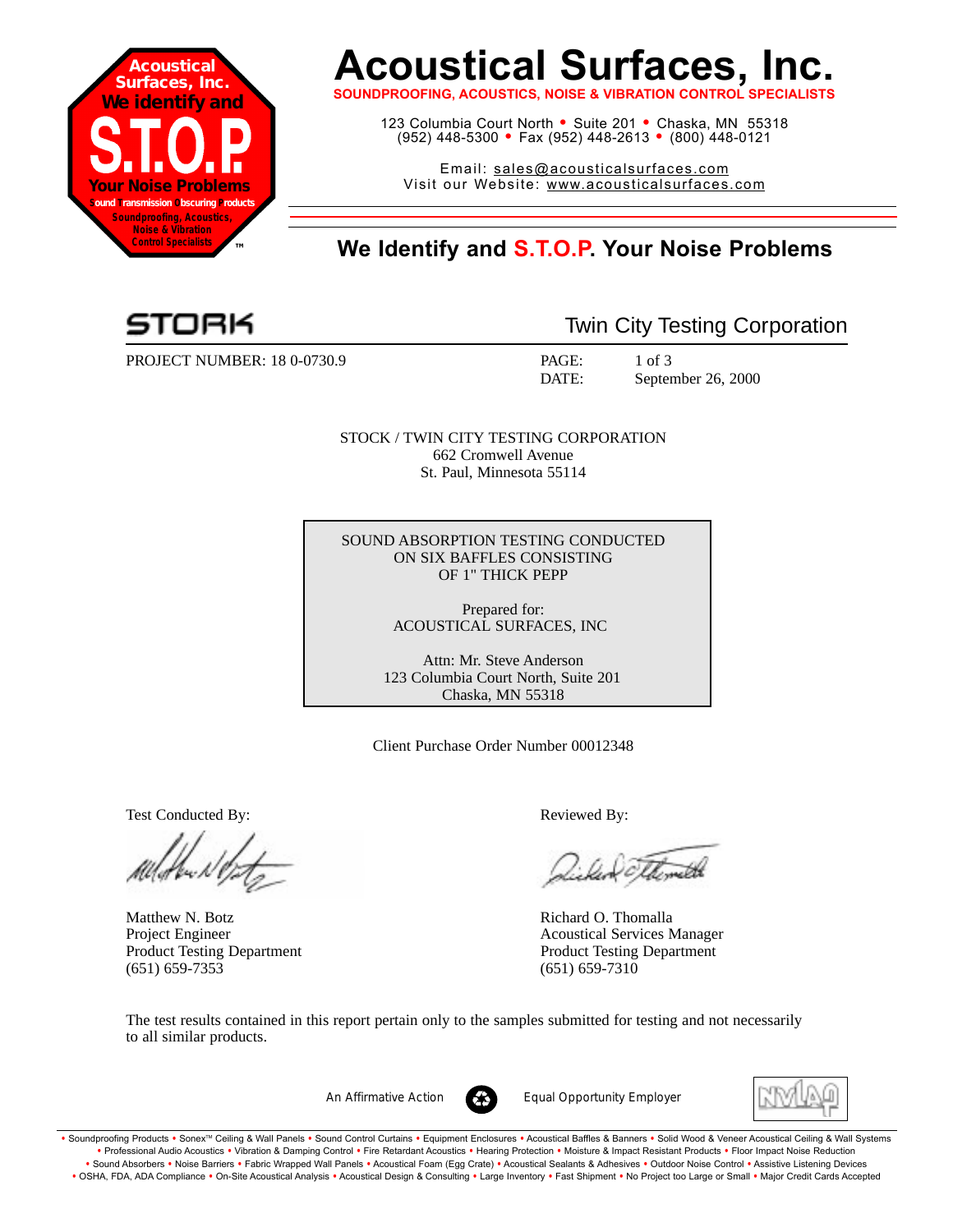

# **Acoustical Surfaces, Inc.**

**SOUNDPROOFING, ACOUSTICS, NOISE & VIBRATION CONTROL SPECIALISTS**

123 Columbia Court North · Suite 201 · Chaska, MN 55318 (952) 448-5300 <sup>=</sup> Fax (952) 448-2613 <sup>=</sup> (800) 448-0121

Email: sales@acousticalsurfaces.com Visit our Website: www.acousticalsurfaces.com

### **™ We Identify and S.T.O.P. Your Noise Problems**

**PROJECT NUMBER:** 18 0-0730.9

| <b>PAGE:</b> | $2$ of $3$         |
|--------------|--------------------|
| DATE:        | September 26, 2000 |

#### **SOUND ABSORPTION - ASTM C423-99a**

#### **INTRODUCTION:**

This report presents the results of Sound Absorption testing conducted on six baffles consisting of a 1" thick PEPP material submitted by Acoustical Surfaces. This work was requested by Mr. Mike Nixon on September 6, 2000 with the testing conducted on September 14, 2000.

This report must not be reproduced except in its entirety with the approval of Stork / Twin City Testing Corporation. The data in this report relates only to the item tested.

Stork / Twin City Testing Corporation has been accredited by the U.S. Department of Commerce and the National Institute of Standards and Technology (NIST, formerly NBS) under their National Voluntary Laboratory Accreditation Program (NVLAP) for conducting this test procedure. This report may not be used to claim product endorsement by NVLAP or any agency of the U.S. Government.

#### **TEST RESULTS SUMMARY:**

The Sabins / Baffle average of the PEPP material was **3.55** at the NRC frequencies of 250, 500, 1000 and 2000 Hertz. A detailed data sheet is provided below under "TEST RESULTS".

#### **TEST PROCEDURE:**

ASTM: C423-99a, "Sound Absorption and Sound Absorption Coefficients by the Reverberation Room Method" was followed in every respect. The baffles were suspended above the floor of the reverberation chamber on cables. The full mounting and configuration details are provided under "TEST RESULTS" below.

#### **TEST EQUIPMENT:**

| <b>Manufacturer</b>   | <b>Model</b>        | Serial #     | <b>Description</b>                   |
|-----------------------|---------------------|--------------|--------------------------------------|
| Norwegian Electronics | <b>NE830</b>        | 11511        | Real Time Spectrum Analyzer          |
| Brüel & Kjær          | 3923                | 815424       | <b>Rotating Microphone Boom</b>      |
| Larson-Davis          | 2560                | 1032         | <b>Pressure Condenser Microphone</b> |
| Compaq Computer       | V <sub>20</sub> CIO | A942CZGZE580 | <b>Custom Designed Software</b>      |

Information arid statements in this report are derived from material, information and/or specifications furnished by the client and exclude any expressed or implied warranties as to the fitness of the material tested or analyzed for any particular purpose or use. This report is the confidential property of our client and may not be used for advertising purposes.This report shall not be reproduced except in full, without written approval of this laboratory. The recording of false, fictitious or fraudulent statements or entries on this document

· Soundproofing Products · Sonex™ Ceiling & Wall Panels · Sound Control Curtains · Equipment Enclosures · Acoustical Baffles & Banners · Solid Wood & Veneer Acoustical Ceiling & Wall Systems **•** Professional Audio Acoustics **•** Vibration & Damping Control **•** Fire Retardant Acoustics **•** Hearing Protection **•** Moisture & Impact Resistant Products **•** Floor Impact Noise Reduction Sound Absorbers • Noise Barriers • Fabric Wrapped Wall Panels • Acoustical Foam (Egg Crate) • Acoustical Sealants & Adhesives • Outdoor Noise Control • Assistive Listening Devices . OSHA, FDA, ADA Compliance . On-Site Acoustical Analysis . Acoustical Design & Consulting . Large Inventory . Fast Shipment . No Project too Large or Small . Major Credit Cards Accepted